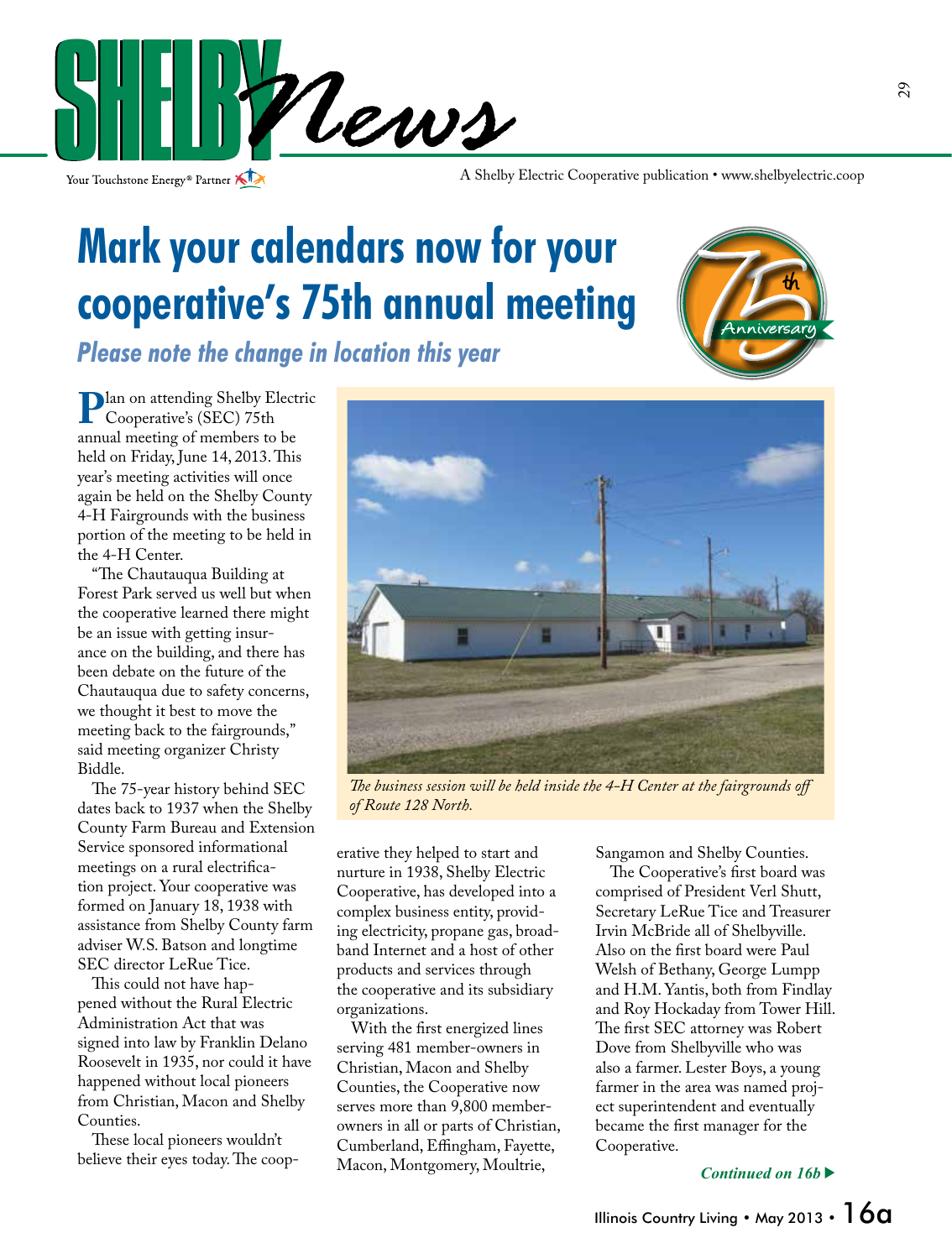

#### *"Annual meeting" continued from 16a*



*This photo was taken at the Cooperative's first annual meeting in Shelbyville in 1938. The meeting was held in the Shelby County Courthouse.*

 One of the most memorable remarks made at that time was from a Tennessee farmer giving witness at his rural church, "Brothers and sisters, I want to tell you this. The greatest thing on earth is to have the love of God in your heart, and the next greatest thing is to have electricity in your house."

 Shelby Electric Cooperative is proud to be part of the communities they serve and hopes to continue improving the quality of life for our members for many years to come.

 Be on the lookout for your annual meeting notice, which will be arriving in the mail this month. The notice will contain information about Shelby Electric Cooperative, a meeting agenda and important registration information.

 As in previous years, a barbecue pork chop dinner will be served by the Pork Producers of Shelby County between 10:30 a.m. and 12:45 p.m. Registration begins at 10:30 a.m. with the business meeting scheduled for 1:00 p.m.



**Cooperative offices will be closed on Monday, May 27th in observance of Memorial Day.**



**Power of Green recycling will be closed Saturday, May 25th in observance of Memorial Day weekend.**



P.O. BOX 560 Shelbyville, IL 62565 **Phone: 217-774-3986 Fax: 217-774-3330 www.shelbyelectric.coop twitter.com/YourCoop facebook.com/YourCoop**

**Office Hours:** 7:30 a.m. - 4:30 p.m.



**Energy Efficiency** 

Tip of the Month

Properly installed shades can be one of the most effective ways to improve windows' energy efficiency. Lower them during summer; in winter, raise during the day and lower at night on south-facing windows. Dual shades, with reflective white coating on one side and a heat-absorbing dark color on the other, can be reversed with the seasons and save even more energy. Learn more at EnergySavers.gov.

Source: U.S. Department of Energy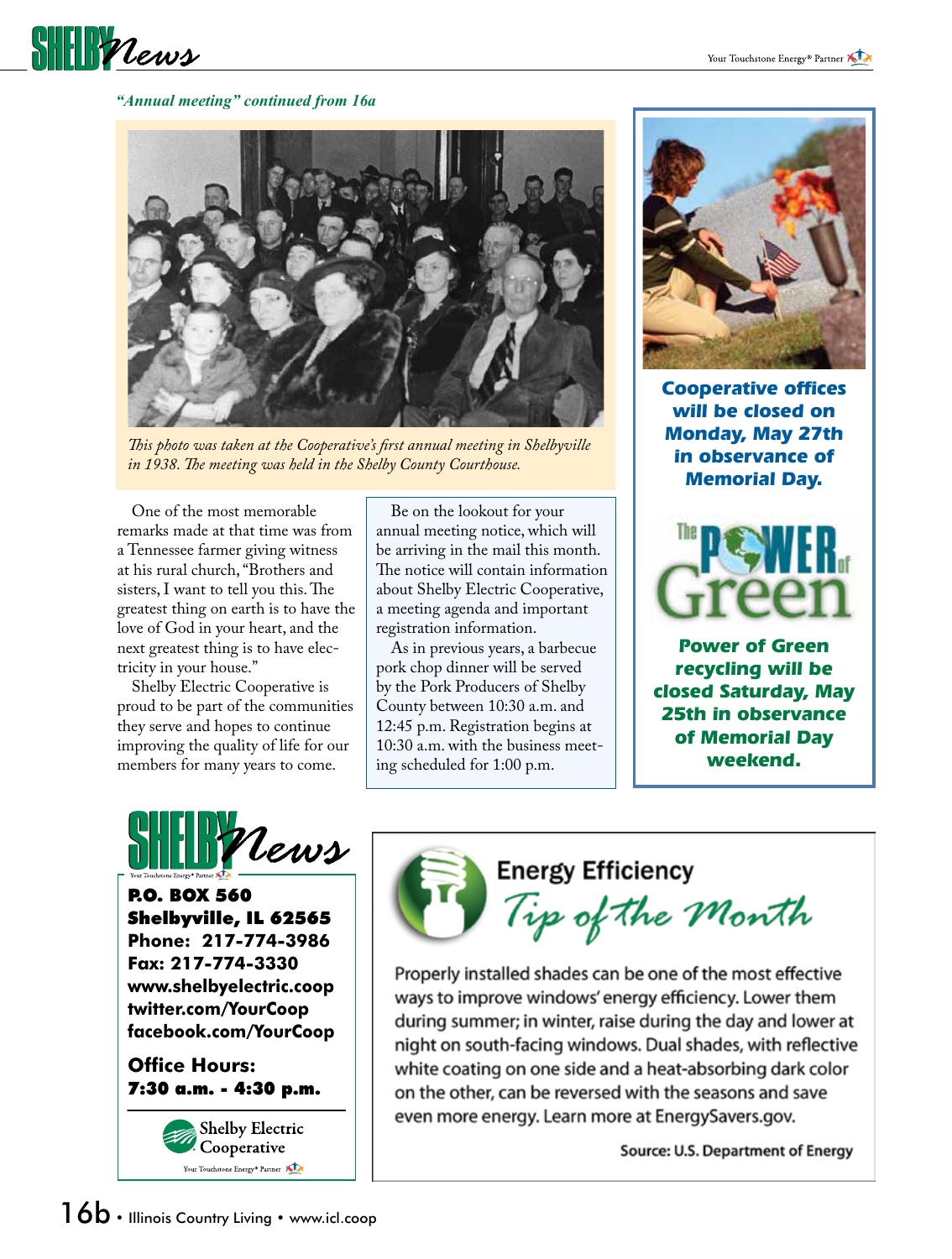

## **Smart Hub brings easy account management to your fingertips**

*Great news! An easy-to-use online payment system is on the horizon*

**M**embers of Shelby Electric<br>
be able to access their accounts be able to access their accounts with a user-friendly technology called SmartHub. SmartHub will replace our current online e-bill solution with the added bonus of a smart phone app as well.

 SmartHub provides convenient account access and two-way communication with SEC online or via your mobile device. Manage payments, notify customer service of account and service issues, check your electric use and receive special messaging from SEC all at the touch of a button. SmartHub is available on Android and iOS smartphones and tablets as well as on the Web.

 "Our goal is to make it convenient and quick for members to get information, from when your next bill is due to how much electricity you used yesterday," said Kevin Bernson, vice president of media and public relations for SEC.

### **Some of the initial features include:**

- View your hourly, daily and monthly electric use
- Safe and secure access to information
- **Quickly pay your bill**



## SmartHub brings your account information to your smartphone, tablet or computer screen

Get outage information Connect with social media

 "Have you ever wondered how much electricity you used in a day? SmartHub comes with an app for that. Now you will be able to make a payment or check how much electricity you used on any given day from your smart phone or tablet,

wherever you may be," said Bernson.

 "People already use their webenabled devices to engage and interact with each other, SmartHub will now allow member engagement with their utility," added Bernson.

 The app is free. You can download it from iTunes or the Android app store beginning in June.

### **Thank You!**

**We would like to thank the local farmers and members who helped get our crews into areas and that plowed the roads. Also, a BIG THANK YOU to Township Commissioners and County Highway Departments that helped clear roads and assisted our linemen following the heavy snow fall and outages from the March 24th winter storm. To our members who lost power during this winter storm, thank you for your patience as we restored your power.**